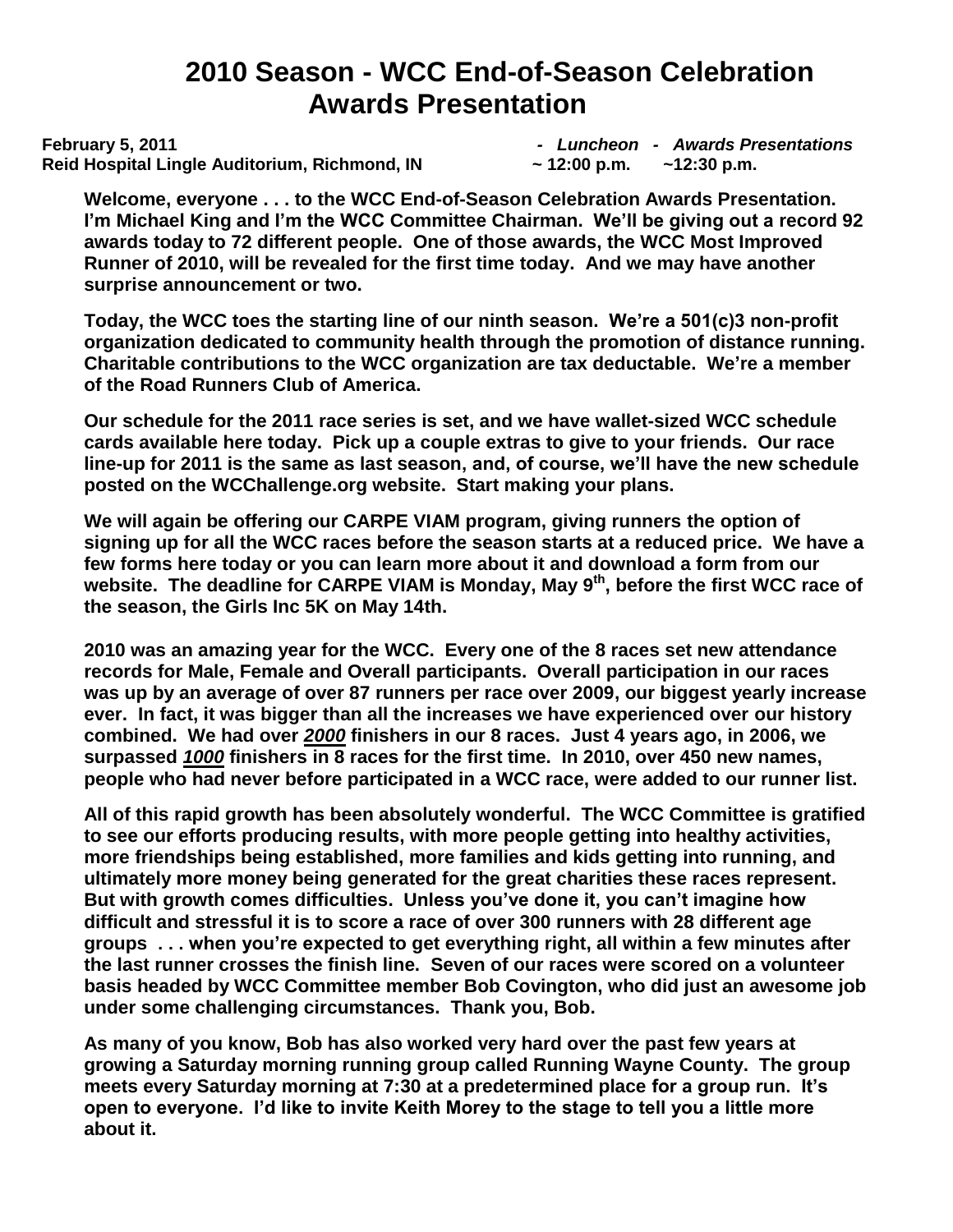### *(Keithpresents a gift certificate from RWC to Bob Covington. Dick Smith's poem)*

**Now I have a big announcement concerning the WCC in 2011.**

**A very generous donor, who wishes to remain anonymous, has made a large contribution to the WCC for the purpose of purchasing a chip timing system to be used at all of our races. We're just blown away by this generous contribution, and are very excited to announce the addition of chip-timing technology to the WCC races sometime in 2011. We have a lot to learn before we make a purchase and put it into place, and right now we don't have a timetable plan for how and when all of this is going to happen. But we're working on it, trying to weigh all of our options, looking at the different systems available and hoping to get something in place as soon as possible. Not only should chip timing help us immensely with the scoring of our races, but it will also add to the prestige and image of our organization and events, hopefully spurring even greater growth in the future.**

**I'd like to take a moment to introduce the WCC Committee members for 2011. Our race director line-up remains the same as last season.**

**Director of the:** 

- 
- 
- IU-East Run with the Wolves 5K Bob Covington
- 
- **Cambridge City Firefighter 5K –Josh Hickman**
- **Cope Environmental Center Fall Foliage 5K –Keith Morey**
- **Easter Seals Turkey Chase 7K & Frostbite 5K –Kelly Weaver**

**At-Large WCC Members**

- **Pat Bowers -WCC treasurer**
	- **Rod Waltz**

**\_\_\_\_\_\_\_\_\_\_**

**\_\_\_\_\_\_\_\_\_\_**

**These race directors do such a great job, not only in managing their individual races, but in their cooperation with each other to help improve this WCC race series. I feel very fortunate and blessed to work with all of these talented and dedicated people, who work so hard to raise money to be used for the betterment of our community. Runners of East-Central Indiana and West-Central Ohio are able to positively affect the lives of countless people through the money raised by these race directors and their volunteers, and all we as runners have to do is show up and have fun. That's a great deal! Thank you race directors!**

**Our heartfelt thanks go out to the people of Reid Hospital & Health Care Services for making this End-of-Season Celebration possible. For the last several years, Reid has provided this facility along with a grant to purchase the food, the awards and the prizes we distribute each year, and without their generous financial support year after year, I'm sure the WCC would not have enjoyed the growth and success we've seen. Thank you very much, Reid Hospital!** 

 **Girls Inc. 5K –Jennifer Lewis Fireworks 5K --Dave Snow Hagerstown Jubilee Days 5K –Paula Head & Amanda Nocton**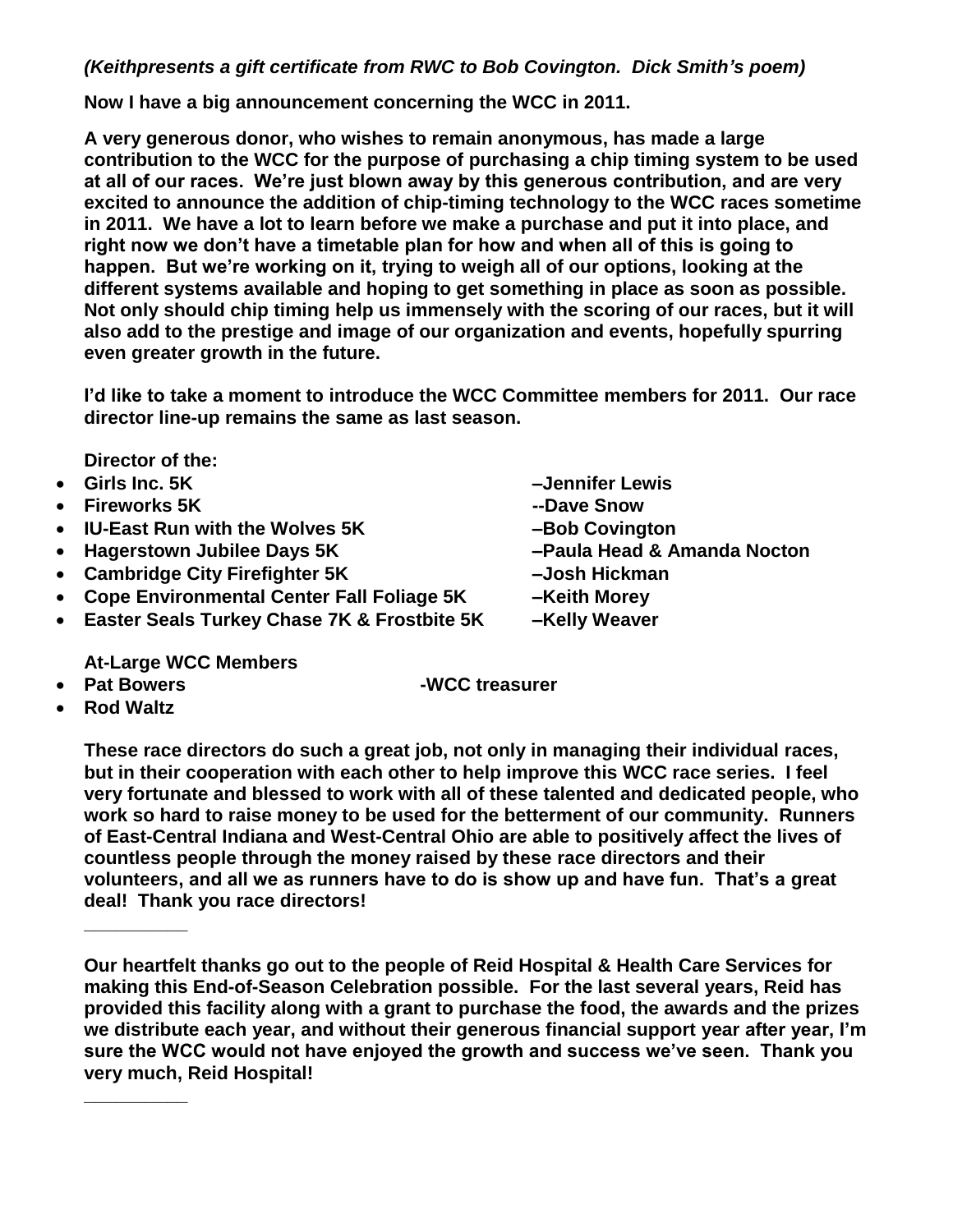**Thanks to all of the photographers who submitted their pictures taken at the WCC races, and a special thank you to Tom Carrico who volunteered to take our pictures here today. We'll have a link to his pictures posted on the website early next week.** 

**Our thanks go out to Jacob Waltz for putting together the video and picture slide-show we've enjoyed here today.**

**Also, we extend our thanks to Dale Bolser, for conducting the interviews of our featured runners on the WCChallenge.org website.** 

**\_\_\_\_\_\_\_\_\_\_\_\_\_\_\_\_\_\_\_\_\_\_\_\_\_\_\_\_\_\_\_\_\_\_\_\_\_\_\_\_\_\_\_\_\_\_\_\_\_\_\_\_\_\_\_\_\_\_\_\_\_\_\_\_\_\_\_\_\_\_\_\_\_\_\_\_\_\_\_\_\_\_\_\_\_\_\_\_\_\_**

**OK . . . It's time to do what we came here to do. Let's pass out some awards!** 

# *12 & Under Female* 29 participants (new record)

### **The winner of the 12 & Under Female WCC is 10-year old** *Jenna Barker*

Jenna set an age-group record of 477 points, over 250 more than her nearest rival. She ran all 8 races. In 8 years, that's been done only 3 other times by a girl in this age group. She ran 3 WCC races in 2009 and she bettered her times in each of those races. She got stronger as the season went along, improving here time by over 2 minutes between the first and last races. She ran a personal best time of 23:38 in the Frostbite 5K, placing 12th overall in a field of 119 ladies. She's a talented young lady with a bright future in distance running. Congratulations, *Jenna Barker* .

# **12 & Under Male** 46 participants (new record)

# **The winner of the 12 & Under Male WCC is 10-year old** *Gavin Mull*

Gavin was one of the 22 pre-high school runners who took advantage of the WCC first-race / free-entry program and ran his best time of the season, 23:54, in the Girls Inc 5K. He then proceeded to rack up 399 points by running in 6 more races, missing only the Turkey Chase 7K. He didn't take the lead in this age group until the fifth race of the season, the Firefighter 5K, where he won top age group honors. He's a talented young runner with a promising future as a distance runner.

**\_\_\_\_\_\_\_\_\_\_\_\_\_\_\_\_\_\_\_\_\_\_\_\_\_\_\_\_\_\_\_\_\_\_\_\_\_\_\_\_\_\_\_\_\_\_\_\_\_\_\_\_\_\_\_\_\_\_\_\_\_\_\_\_\_\_\_\_\_\_\_\_\_\_\_**

Congratulations, *Gavin Mull*.

**\_\_\_\_\_\_\_\_\_\_**

**\_\_\_\_\_\_\_\_\_\_** 

**\_\_\_\_\_\_\_\_\_\_** 

# *13-15 Female* 29 participants (new record)

#### **The winner of the 13-15 Female WCC is** *Haley Rogers*

Haley ran in only 5 WCC races, but she was able to accumulate an age-group record 474 points. She earned Top-5 Points 4 times, barely missing another when she placed  $6<sup>th</sup>$  in the Frostbite 5K, just 4 seconds out of fifth. She ran the Turkey Chase 7K under 30 minutes and placed third. As a freshman on the Hagerstown High School XC team, she led her team to the Carmel Semi-State. She won the Connersville Sectional in 20:13, placed 8<sup>th</sup> in the Rushville Regional in a time of 19:54, and improved on that time with a 19:43 at Semi-State. Quite an impressive freshman season. She's an elite young talent.

Congratulations, *Haley Rogers* .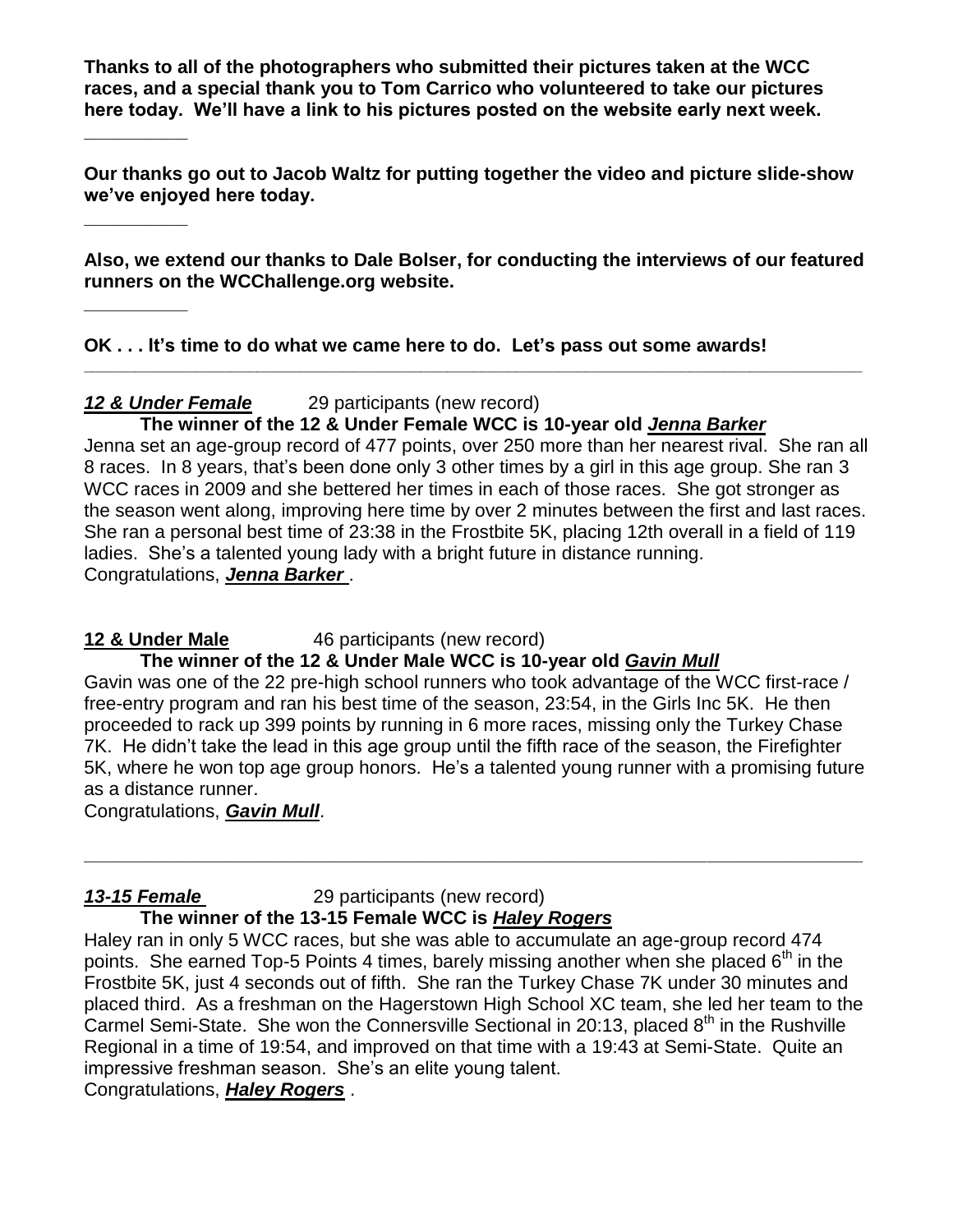#### **13-15 Male** 30 participants **The winner of the 13-15 Male WCC is** *Bryce Wedig*

Essentially a newcomer to competitive running, Bryce ran 7 races and earned 398 points. He had steady, consistent improvement as the season progressed, and finished with his best time of the year, 20:22, at the Frostbite 5K, 1:24 faster than he had run the Fireworks 5K. Missing the first race of the season put him behind a strong field, but his  $24<sup>th</sup>$  overall place in the Firefighter 5K got him back into the thick of the battle and he took the lead in this age-group after a strong 13<sup>th</sup> place overall run in the Cope Center Fall Foliage 5K. He's just beginning to tap into his talent as a distance runner. It's yet to be seen how good he can be. Congratulations, *Bryce Wedig*.

**\_\_\_\_\_\_\_\_\_\_\_\_\_\_\_\_\_\_\_\_\_\_\_\_\_\_\_\_\_\_\_\_\_\_\_\_\_\_\_\_\_\_\_\_\_\_\_\_\_\_\_\_\_\_\_\_\_\_\_\_\_\_\_\_\_\_\_\_\_\_\_\_\_\_\_**

# *16-18 Female* 25 participants (new record)

# **The winner of the 16-18 Female WCC is** *Katie Lahmann*

Katie set a WCC age-group record of 540 points, even though she ran in only 4 races. She placed 9<sup>th</sup> overall female. She picked up Top-5 Points every time she raced, placing 3<sup>rd</sup> at the Fireworks 5K,  $3^{rd}$  at the Run with the Wolves,  $3^{rd}$  at the Hagerstown Jubilee Days 5K, and  $3^{rd}$ at the Frostbite 5K where she ran her best time of 20:27. As a junior and the number one runner on the Richmond High School XC team, she place 5<sup>th</sup> at the Connersville Sectional in a time of 20:43. A very talented distance runner, her hard work over the past two seasons has led to amazing improvement, with potential for even more to come.

Congratulations, *Katie Lahmann*.

#### **16-18 Male** 30 participants  **The winner of the 16-18 Male WCC is** *Todd Hewitt*

As a senior on the Eaton High School XC team, Todd won the Dayton Div. II District meet with a time of 16:06, was  $2^{nd}$  in the Troy Div. II Regional in 15:57, and placed 10<sup>th</sup> in the Division II State Meet at Scioto Downs in Columbus, Ohio, in a time of 16:07. In the WCC he was equally impressive, running 4 races, never placing lower than  $3<sup>rd</sup>$  overall, and running a season best 16:44 in the Fireworks 5K. He set an age-group record of 689 points and placed  $4<sup>th</sup>$  overall. He's an elite high school running talent in this area and the state of Ohio. Congratulations, *Todd Hewitt* .

**\_\_\_\_\_\_\_\_\_\_\_\_\_\_\_\_\_\_\_\_\_\_\_\_\_\_\_\_\_\_\_\_\_\_\_\_\_\_\_\_\_\_\_\_\_\_\_\_\_\_\_\_\_\_\_\_\_\_\_\_\_\_\_\_\_\_\_\_\_\_\_\_\_\_\_**

#### **19-24 Female** 50 participants (new record) **The winner of the 19-24 Female WCC is** *Nicole House*

Last season's WCC champion, and an age group winner in 2007 and 2008, Nicole won her third age-group award by setting an age-group record of 500 points, placing her 21<sup>st</sup> overall in the WCC. She earned top age-group points in 6 races and placed in the top 12 six times. Competing in her  $6<sup>th</sup> WCC$  season, she ran in all 8 races for the first time. She ran her best time of 22:21 in the Girls Inc 5K where she placed a season best  $6<sup>th</sup>$  place. Congratulations, *Nicole House* .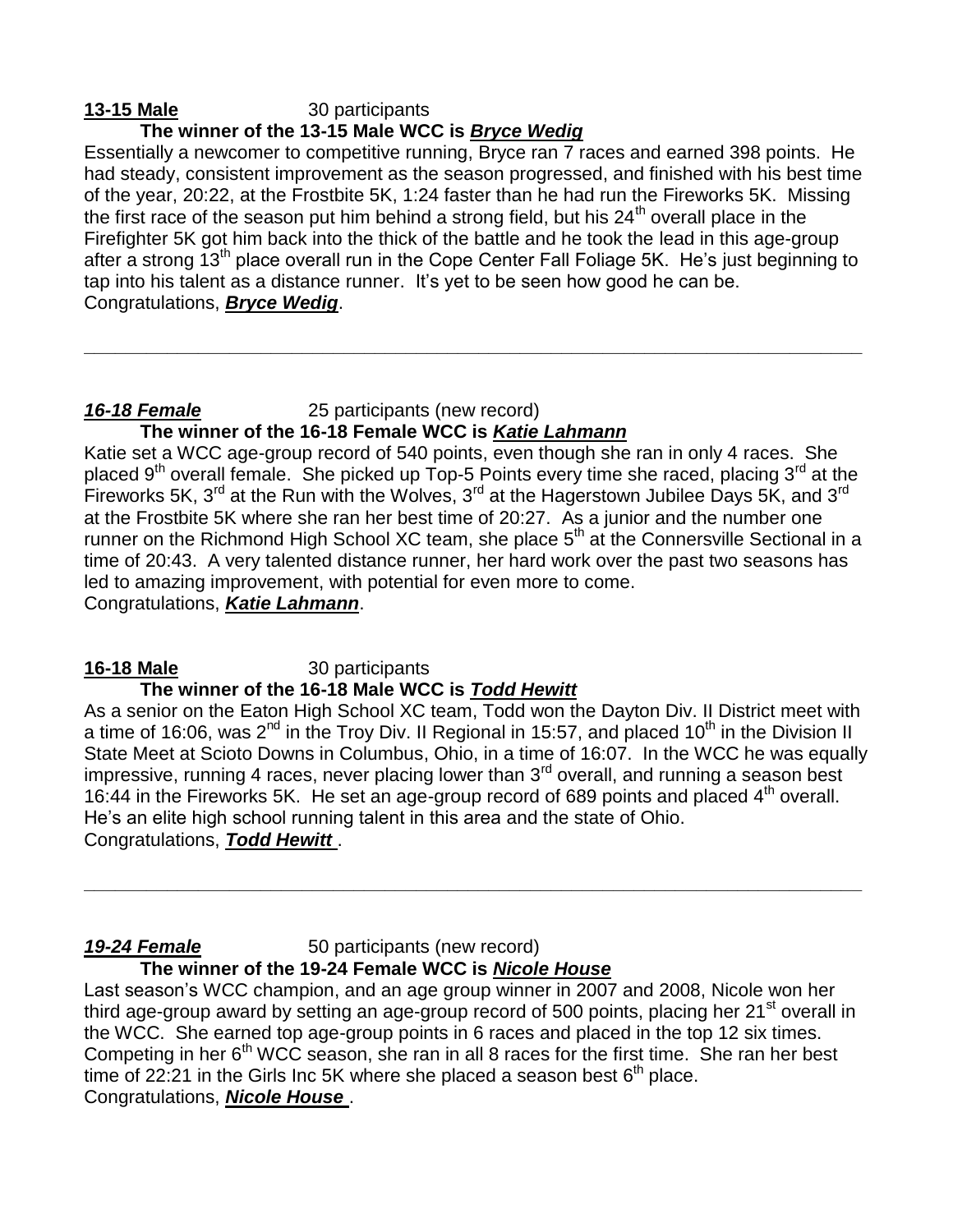#### **19-24 Male** 45 participants (new record) **The winner of the 19-24 Male WCC is** *Logan Seals*

Logan started the season by running a personal best WCC time of 18:38 in the Girls Inc 5K where he placed 11<sup>th</sup> overall. He finished a 3<sup>rd</sup> consecutive season of running every race with 515 points,  $15<sup>th</sup>$  overall in the WCC. He earned top age-group points in the Firefighter 5K and placed 9<sup>th</sup> overall in the Cope Center Fall Foliage 5K. This is his 2<sup>nd</sup> age group title, having won an age-group title previously in 2008.

**\_\_\_\_\_\_\_\_\_\_\_\_\_\_\_\_\_\_\_\_\_\_\_\_\_\_\_\_\_\_\_\_\_\_\_\_\_\_\_\_\_\_\_\_\_\_\_\_\_\_\_\_\_\_\_\_\_\_\_\_\_\_\_\_\_\_\_\_\_\_\_\_\_\_\_**

Congratulations, *Logan Seals* .

#### *25-29 Female* 52 participants (new record) **The winner of the 25-29 Female WCC is** *Brandi Jackson*

As a newcomer to the WCC this season, Brandi ran her first race when she completed the Girls Inc 5K. She ran every race of the series, finishing with an age group record 504 points and  $19<sup>th</sup>$  place overall. She made steady improvement as the season progressed. She broke 30 minutes for the first time in the Cambridge City Firefighter 5K. But her best time was recorded at the Turkey Chase 7K, where her 40:33 was equivalent to a sub 29 minute 5K. In a very competitive age-group, she racked up 52 age-group points. A great first season. Congratulations, *Brandi Jackson*.

# **25-29 Male** 36 participants (new record) **The winner of the 25-29 Male WCC is** *Scott Meinardi*

Scott completed the season by earning his  $3<sup>rd</sup>$  consecutive age-group title. Participation in this age group has tripled in those three years. Scott ran every race for the second consecutive season, earning 519 points, placing him 13<sup>th</sup> overall Male. He earned top age-group points in the Fall Foliage 5K and the Frostbite 5K and earned a total of 67 age group points over the course of the season. He ran under 20 minutes three times, with a season best 19:28 in the Girls Inc 5K. A season of great challenge, met head-on by a great runner. Congratulations, *Scott Meinardi*.

**\_\_\_\_\_\_\_\_\_\_\_\_\_\_\_\_\_\_\_\_\_\_\_\_\_\_\_\_\_\_\_\_\_\_\_\_\_\_\_\_\_\_\_\_\_\_\_\_\_\_\_\_\_\_\_\_\_\_\_\_\_\_\_\_\_\_\_\_\_\_\_\_\_\_\_**

*30-34 Female* 82 participants (new record)

**The winner of the 30-34 Female WCC is** *Michelle Dafler*

Michelle has been winning WCC End-of-Season age-group and Top-3 awards since 2004. This age-group, this year, is, by far, the most competitive ever in WCC history. Seven of the top 10 females overall were from this age group. 11 runners had over 400 points. 7 runners ran in every race. Amazingly, in 2004 and again in 2005, no runners ran in the minimum 3 races to qualify for an award in this age-group. Michelle set an age-group record of 602 points, placing 4<sup>th</sup> overall. Her return from a serious knee injury is complete. She's back on top.

Congratulations, *Michelle Dafler*.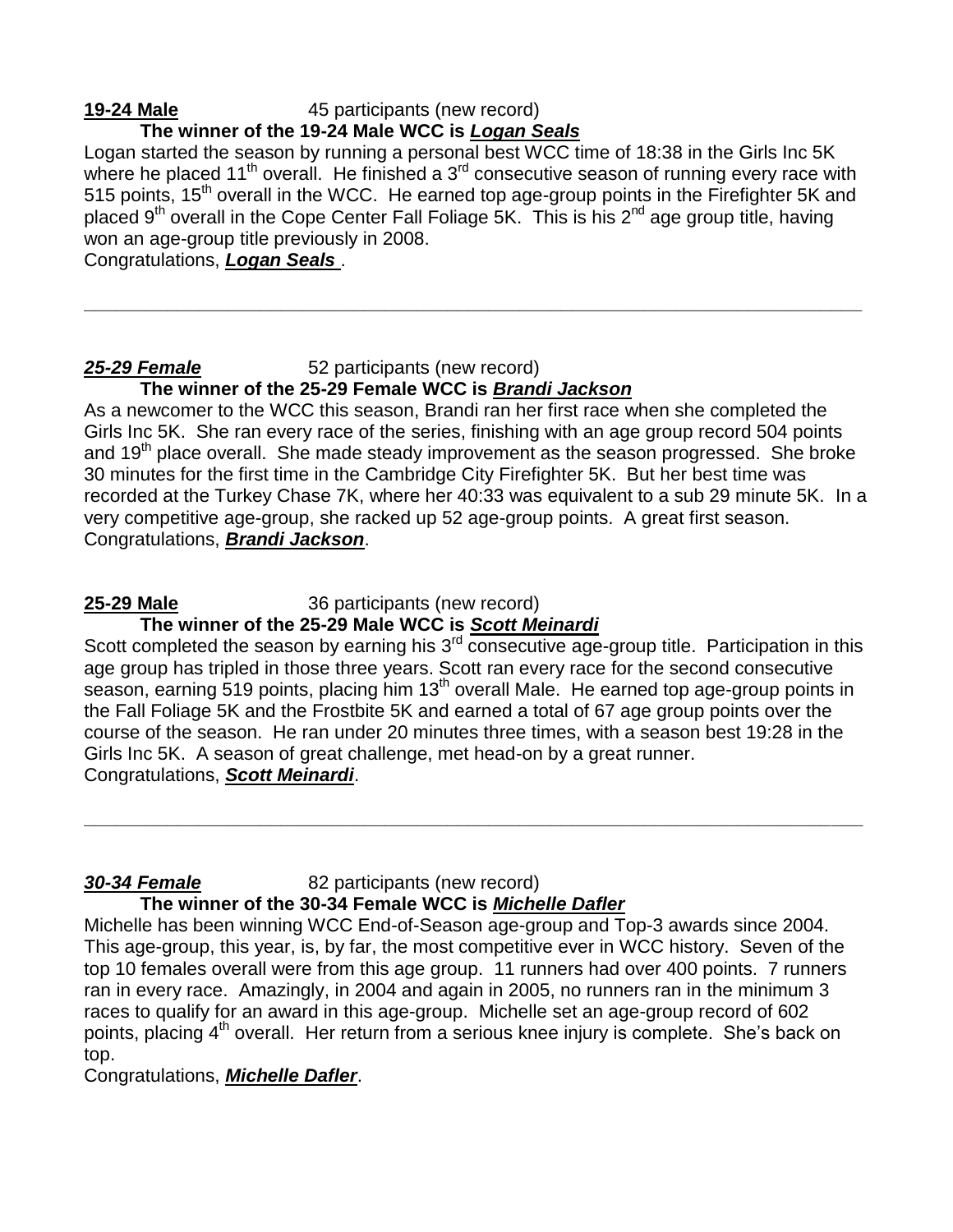#### **30-34 Male** 44 participants (new record) **The winner of the 30-34 Male WCC is** *Matthew Sheard*

Matt ran in every race for the fifth straight season and completed his fifth straight season of winning a Top-3 or Age-Group award. He set an age-group record of 616 points, enough for 5<sup>th</sup> place overall. He also still holds the 25-29 age group record. He ran a season best time of 18:22 in the Girls Inc 5K where he placed  $6<sup>th</sup>$ , and he earned Top-5 points when he placed 3<sup>rd</sup> in the Cope Environmental Center Fall Foliage 5K. He ran under 19 minutes four times. He's annually one of the elite performers in the WCC.

**\_\_\_\_\_\_\_\_\_\_\_\_\_\_\_\_\_\_\_\_\_\_\_\_\_\_\_\_\_\_\_\_\_\_\_\_\_\_\_\_\_\_\_\_\_\_\_\_\_\_\_\_\_\_\_\_\_\_\_\_\_\_\_\_\_\_\_\_\_\_\_\_\_\_\_**

Congratulations, *Matthew Sheard*.

#### *35-39 Female* 52 participants (new record) **The winner of the 35-39 Female WCC is** *Karrianne Polk-Meek*

Karrianne ran her first ever 5K at the Girls Inc race in May, placing  $3<sup>rd</sup>$  of 19 in her age-group that day. She then proceeded to win top age-group points in the next 5 races, run every race of the 2010 WCC series, and accumulate 535 points over the 8 races. She placed 11<sup>th</sup> overall Female. She ran a season best time of 23:52 in the Girls Inc 5K. An impressive first season. Congratulations, *Karrianne Polk-Meek*.

# **35-39 Male** 42 participants (new record) **The winner of the 35-39 Male WCC is** *Todd Zimmerman*

Todd has participated in WCC races since our beginning in 2003, but 2010 is the first season he has run every race. This is his second age-group title, having won the 30-34 M age-group in 2004. He accumulated 528 points and placed  $11<sup>th</sup>$  overall. He ran his best time of the season, 20:22, in the Cambridge City Firefighter 5K. He won top age-group points in the Girls Inc 5K, the Fireworks 5K and the Run with the Wolves 5K and earned a total of 86 age group points in an extremely competitive age group.

**\_\_\_\_\_\_\_\_\_\_\_\_\_\_\_\_\_\_\_\_\_\_\_\_\_\_\_\_\_\_\_\_\_\_\_\_\_\_\_\_\_\_\_\_\_\_\_\_\_\_\_\_\_\_\_\_\_\_\_\_\_\_\_\_\_\_\_\_\_\_\_\_\_\_\_**

Congratulations, *Todd Zimmerman*.

#### *40-44 Female* 46 participants (new record) **The winner of the 40-44 Female WCC is** *Pam Mertz*

A six time WCC Champion, Pam ran in 3 races, volunteered in another, and accumulated an age-group record 533 points, placing  $12<sup>th</sup>$  overall. She started the 2010 season with a course record 18:31 in the Girls Inc 5K, breaking her own mark set in 2007. She matched her course record personal best 19:01 in the Cambridge City Firefighter 5K, and finished the season with a 19:30 in the Frostbite 5K, her best time in that race since 2007. This very competitive agegroup was decided by one single point.

Congratulations, *Pam Mertz*.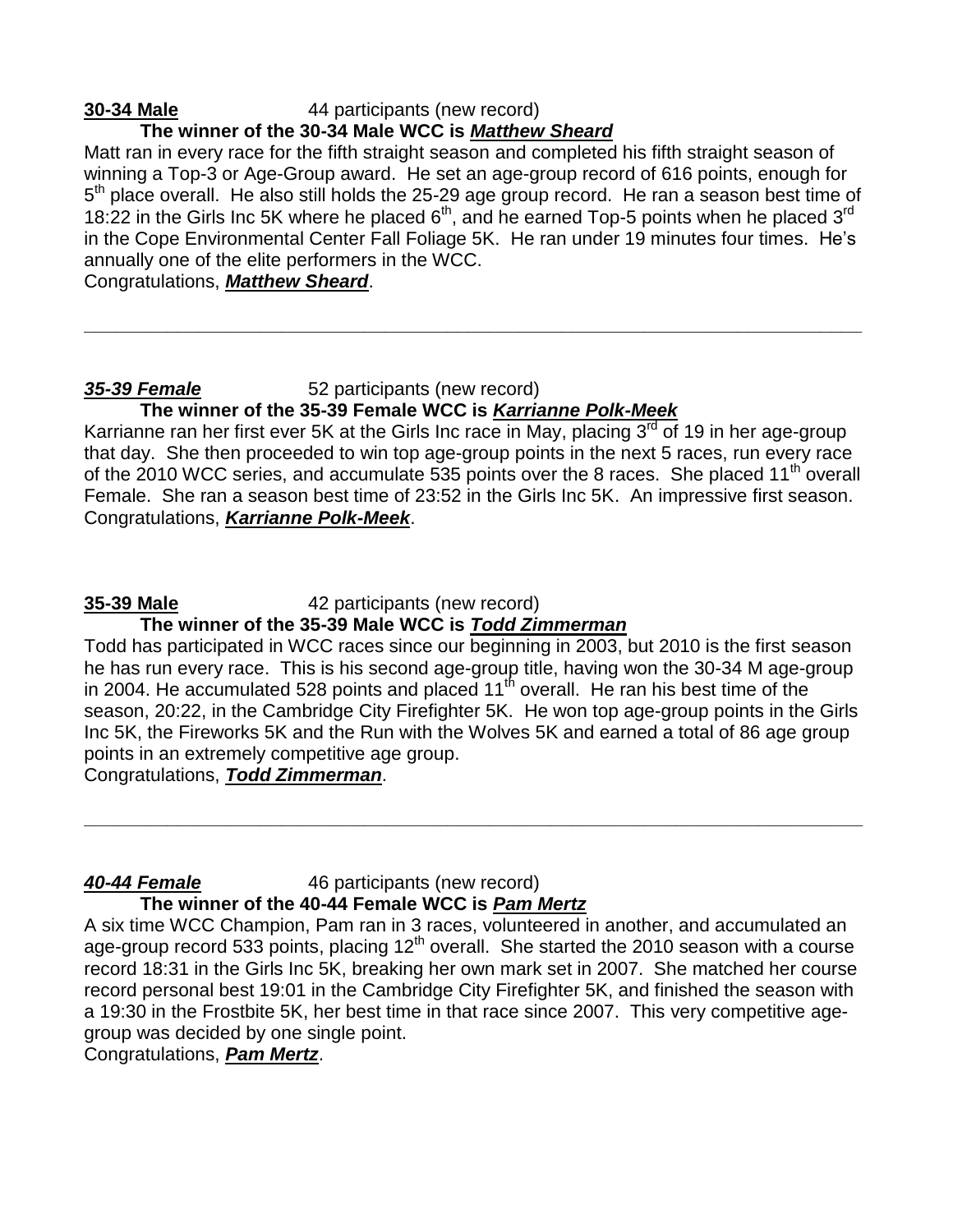#### **40-44 Male** 56 participants (new record) **The winner of the 40-44 Male WCC is** *Brad Pitcher*

Brad has competed in WCC races every season since our beginning in 2003. This age group is always very competitive, but this year it was especially so. Four runners ran every race. The top 3 runners were separated by only 4 points, and Brad won this title by one single point. He totaled 536 points by running all 8 races, placing  $7<sup>th</sup>$  overall Male. He ran his best time, 20:35, in the Girls Inc 5K, over two minutes faster than his 2009 time. Congratulations, *Brad Pitcher*.

**\_\_\_\_\_\_\_\_\_\_\_\_\_\_\_\_\_\_\_\_\_\_\_\_\_\_\_\_\_\_\_\_\_\_\_\_\_\_\_\_\_\_\_\_\_\_\_\_\_\_\_\_\_\_\_\_\_\_\_\_\_\_\_\_\_\_\_\_\_\_\_\_\_\_\_**

#### *45-49 Female* 55 participants (new record) **The winner of the 45-49 Female WCC is** *Brenda Baumer*

Brenda broke her own age-group record set last season. She ran in all 8 races, accumulated 557 points and placed  $6^{t}$  overall Female. She won top age-group points in five races, the Fireworks 5K, the Run with the Wolves 5K, the Firefighter 5K, Fall Foliage 5K and the Frostbite 5K. She ran her WCC best time of 25:30 in the Girls Inc 5K. In three seasons of racing, she's won two age group awards and has improved her personal best 5K time by over 3 minutes. Congratulations, *Brenda Baumer*.

**45-49 Male** 42 participants (new record)

# **The winner of the 45-49 Male WCC is** *Kenneth Wedig*

Ken has been running WCC races since 2003, but this is his first season to run every race. He earned 574 points, just two points off the age-group record. He placed 6<sup>th</sup> overall Male. He earned Top-5 points when he placed  $5<sup>th</sup>$  in the Cambridge City Firefighter 5K in a season best time of 18:09, and he picked up top age-group points in the Fireworks 5K, the Run with the Wolves 5K, the Hagerstown Jubilee Days 5K, and the Frostbite 5K. Congratulations, *Ken Wedig*.

**\_\_\_\_\_\_\_\_\_\_\_\_\_\_\_\_\_\_\_\_\_\_\_\_\_\_\_\_\_\_\_\_\_\_\_\_\_\_\_\_\_\_\_\_\_\_\_\_\_\_\_\_\_\_\_\_\_\_\_\_\_\_\_\_\_\_\_\_\_\_\_\_\_\_\_**

*50-54 Female* 28 participants (new record)

# **The winner of the 50-54 Female WCC is** *Belinda Gray*

Belinda began her participation in the WCC when she ran 3 races in 2009. This season she bettered her time in the Run with the Wolves 5K by 2:09, she bettered her time in the Hagerstown Jubilee Days 5K by 1:53, and improved her time in the Turkey Chase 7K by 4:10. She ran in every race, and established a new age-group record of 486 points. Congratulations, *Belinda Gray*.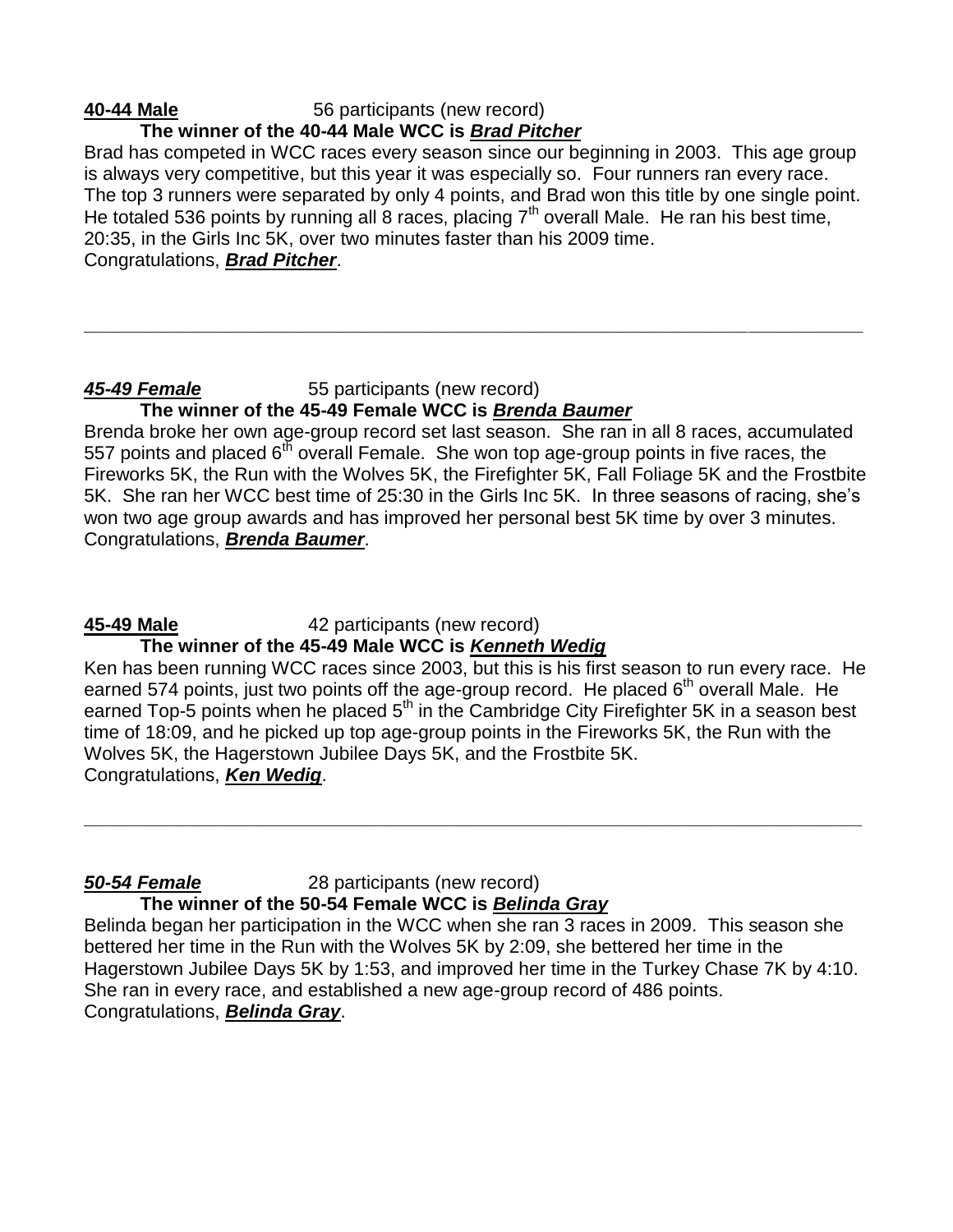#### **50-54 Male** 33 participants (new record) **The winner of the 50-54 Male WCC is** *Dale Bolser*

This is Dale's  $7<sup>th</sup>$  WCC post season award. He's now won an award in his  $3<sup>rd</sup>$  different agegroup. He ran in every race of the series for the  $7<sup>th</sup>$  time, earning 526 points and placing  $12<sup>th</sup>$ overall Male. He scored top age-group points in the Fireworks 5K, the Jubilee Days 5K, and the Cope Environmental Center Fall Foliage 5K. He ran a season best time of 19:30 in the Girls Inc 5K. He accumulated 84 age-group points. Not exactly a number that indicates slowing down.

Congratulations, *Dale Bolser*.

#### **55-59 Female** 9 participants

### **The winner of the 55-59 Female WCC is** *Sarah Geise*

Sarah ran her first WCC race in the Hagerstown Jubilee Days 5K in 2009. She hasn't missed a race since then. She ran every race in 2010 and racked up an age-group record 447 points. She is the first woman in this age group to run every race in a WCC season. She earned top age-group points at the Cope Center Fall Foliage 5K and she ran her season best time of 40:31 in the Girls Inc 5K.

**\_\_\_\_\_\_\_\_\_\_\_\_\_\_\_\_\_\_\_\_\_\_\_\_\_\_\_\_\_\_\_\_\_\_\_\_\_\_\_\_\_\_\_\_\_\_\_\_\_\_\_\_\_\_\_\_\_\_\_\_\_\_\_\_\_\_\_\_\_\_\_\_\_\_\_**

Congratulations, *Sarah Geise*.

# **55-59 Male** 20 participants **The winner of the 55-59 Male WCC is** *Bob Gibbs*

Just two months before the first race of the 2010 WCC season, Bob was finally returning home after a long stay at Methodist Hospital due to a serious heart attack. The circumstances that allowed Bob to survive that ordeal are amazing, but it is truly miraculous that he's being presented with this award today. He won top age-group points in the Fireworks 5K, the Firefighter 5K, the Fall Foliage 5K and the Frostbite 5K, where he ran a season best time of 22:07. He ran all 8 races, he earned 483 points, 5 more than last year, and he won his  $4<sup>th</sup>$ WCC age-group award.

**\_\_\_\_\_\_\_\_\_\_\_\_\_\_\_\_\_\_\_\_\_\_\_\_\_\_\_\_\_\_\_\_\_\_\_\_\_\_\_\_\_\_\_\_\_\_\_\_\_\_\_\_\_\_\_\_\_\_\_\_\_\_\_\_\_\_\_\_\_\_\_\_\_\_\_**

Congratulations, *Bob Gibbs*.

### *60-64 Female* 13 participants (new record) **The winner of the 60-64 Female WCC is** *Marcia Pendley*

Participants in this age-group nearly doubled over the previous high set in 2009. Marcia is only the second woman ever to run at least 3 races to qualify for an award in this age-group. She's nearly a newcomer to the WCC, her only previous participation coming in the 2003 Sizzlin' Summer Classic 5K. This season, she ran in three races, and accumulated 155 points. She ran a 5K season best 39:58 at the Cambridge City Firefighter 5K and ran the longer Turkey Chase 7K in a slightly faster per mile pace.

Congratulations, *Marcia Pendley*.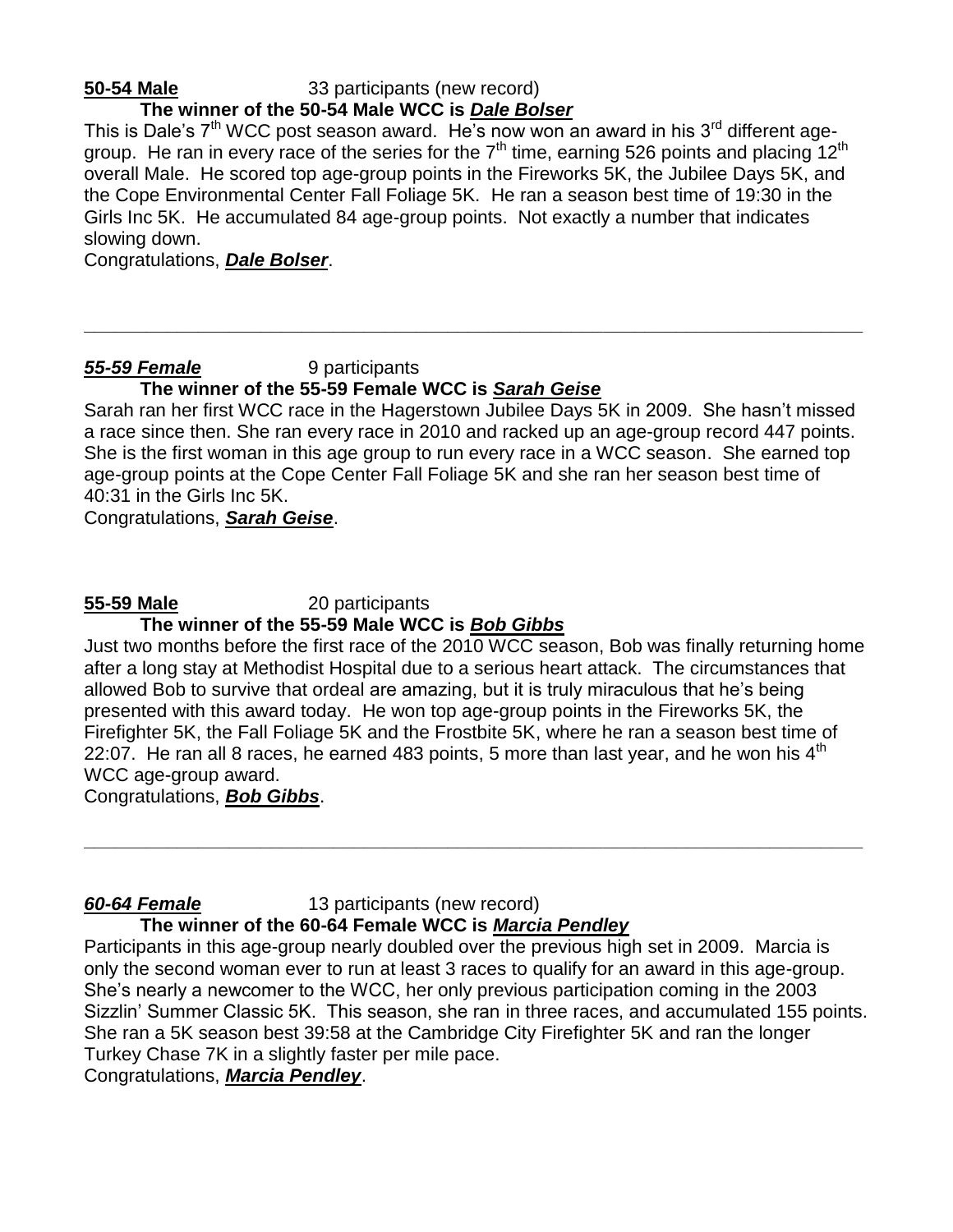# **60-64 Male** 10 participants

### **The winner of the 60-64 Male WCC is** *George Stallings*

George ran in 7 of the 8 races this season, earning 358 points. A WCC regular since 2004, this is his  $4<sup>th</sup> WCC$  age-group award and  $3<sup>rd</sup>$  consecutive. He picked up top age-group points in the Girls Inc 5K where he ran his season best time of 26:15. He also won top age-group points in the IU-East Run with the Wolves 5K. George has run in 44 WCC races in the past 7 seasons.

**\_\_\_\_\_\_\_\_\_\_\_\_\_\_\_\_\_\_\_\_\_\_\_\_\_\_\_\_\_\_\_\_\_\_\_\_\_\_\_\_\_\_\_\_\_\_\_\_\_\_\_\_\_\_\_\_\_\_\_\_\_\_\_\_\_\_\_\_\_\_\_\_\_\_\_**

Congratulations, *George Stallings*.

#### *65-69 Female* 3 participants (new record) **The winner of the 65-69 Female WCC is** *Pat Bowers*

This is Pat's third consecutive age-group award. She missed the first race of the season. That can be a little discouraging when you want to participate in every race. But she didn't let that stop her. She ran in 6 races, volunteered in another and accumulated 348 points. She ran her best 5K time of 35:18 in the Cambridge City Firefighter 5K, and ran an even faster pace in the Turkey Chase 7K, where she ran just under 48 minutes. When there was age group competition, she won top age-group points in the Fireworks 5K, the IU-E Run with the Wolves 5K and the Firefighter 5K.

Congratulations, *Pat Bowers*.

**65-69 Male** 4 participants

#### **The winner of the 65-69 Male WCC is** *Gene Black*

Gene is the only runner to have won a WCC age-group award every season for 8 straight years. This season he ran in 7 races and accumulated 352 points. He has missed only 5 races in the history of the WCC, running in 61 WCC races. (Truth be known, he was probably racing somewhere else.) He ran his best time of 23:30 in the Girls Inc 5K, an age graded equivalent of 17:35. That time was faster than any WCC time he ran in 2009. His running accomplishments and the hundreds of races he has run during these past 8 years are truly amazing and inspirational.

Congratulations, *Gene Black*.

*70+ Female* 2 participants *None Qualified*

*None Qualified*

**70+ Male 1988 120 CM 4** participants (new record)

**\_\_\_\_\_\_\_\_\_\_\_\_\_\_\_\_\_\_\_\_\_\_\_\_\_\_\_\_\_\_\_\_\_\_\_\_\_\_\_\_\_\_\_\_\_\_\_\_\_\_\_\_\_\_\_\_\_\_\_\_\_\_\_\_\_\_\_\_\_\_\_\_\_\_\_**

**\_\_\_\_\_\_\_\_\_\_\_\_\_\_\_\_\_\_\_\_\_\_\_\_\_\_\_\_\_\_\_\_\_\_\_\_\_\_\_\_\_\_\_\_\_\_\_\_\_\_\_\_\_\_\_\_\_\_\_\_\_\_\_\_\_\_\_\_\_\_\_\_\_\_\_**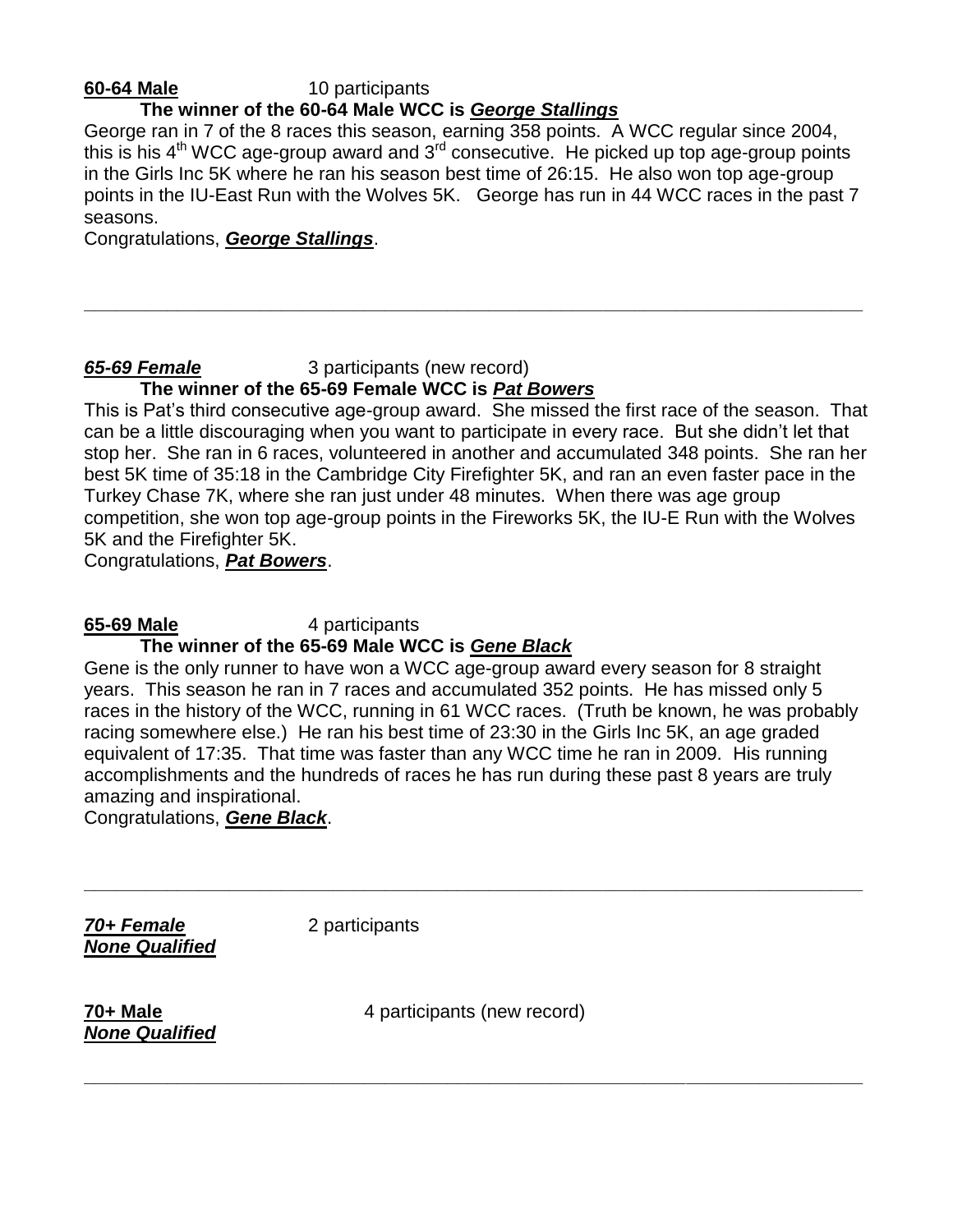# *Most Improved Runner:*

This award is presented to the runner who makes the most improvement in racing speed over the course of the season. The first requirement to receive this award is to run at least 3 races. A record 245 runners met that requirement. Each year, lots of runners make significant improvements in speed from the beginning of the season to the end, and this season was no exception. Dozens of runners made significant improvements in speed from early season to late season.

The 2010 Most Improved Runner had a steady rate of improvement that continued from the beginning of the season to the end. He ran in every race and improved a total of 2:38 from Girls Inc to Frostbite. He broke 23 minutes for the first time on the tough IU-East course, broke 22 minutes for the first time at Cambridge City, and broke 21 minutes for the first time in the Frostbite 5K, where he ran a season best 20:50. Racing within his age group, he placed  $5<sup>th</sup>$ ,  $5<sup>th</sup>$  and 4<sup>th</sup> in the first three races. In the last 3 races he placed 2<sup>nd</sup>, 2<sup>nd</sup>, and 1<sup>st</sup>, competing against the same runners he trailed earlier.

. . . the WCC Most Improved Runner for 2010 is *Dennis Nicholson*

| Girls Fireworks IU-E |       | Jubilee | FireF | Cope  | Turkey           | Frost |
|----------------------|-------|---------|-------|-------|------------------|-------|
| 23:28 23:05          | 22:51 | 23:38   | 21:41 | 22:55 | 30:28            | 20:50 |
|                      |       |         |       |       | (21:46 5K equiv) |       |

# *Wayne County Challenge Top 3 Awards:*

The awards for the Top 3 Overall Male & Female include these personally inscribed plaques . . . along with Visa gift cards of \$50 for  $3^{\text{rd}}$ , \$75 for  $2^{\text{nd}}$  and \$100 for each of our Champions.

# *Third Overall Female*

# **The winner of Third Place Overall WCC Female is** *Courtney Phillips*

Courtney is accepting today her second consecutive Overall award. The fact that she has twice placed herself among the WCC elite while competing as a 12 & 13 year-old is unprecedented. She earned Top-5 Points in 4 races, placing  $5<sup>th</sup>$  at the Firefighter  $5K \ldots 4<sup>th</sup>$  in the Turkey Chase 7K  $\dots$  3<sup>rd</sup> in the Girls Inc 5K  $\dots$  and 2<sup>nd</sup> at the Cope Center Fall Foliage 5K, only 19 seconds away from winning her first WCC race. She earned 718 points, 75 more than last season when she won Second Overall. She ran in all 8 races. She ran a WCC personal best time of 20:53 in the Girls Inc 5K, 20 seconds faster than her personal best in 2009. She has shown so much improvement, so much talent, and so much potential as a distance runner.

Congratulations, *Courtney Phillips*.

# **Third Overall Male**

# **The winner of Third Place Overall WCC Male is** *Jonathan Tabor*

Jon ran in seven races this season, earning 801 points, joining an elite group of only 3 other male runners to have accumulated over 800 points in a WCC season. He earned Top-5 points in the first 5 races and missed Top 5 in the last two races by a matter of seconds. He placed  $5^{\text{th}}$  in the Girls Inc 5K  $\ldots 3^{\text{rd}}$  in the Fireworks 5K  $\ldots 3^{\text{rd}}$  in the Run with the Wolves 5K  $\ldots 3^{\text{rd}}$ in the Firefighter 5K and  $\dots$  2<sup>nd</sup> in the Hagerstown Jubilee Days 5K, where he became one of only 8 WCC runners in our history to run that hilly course in less than 19 minutes. He ran consistently fast times all season, with a season best 17:18 in the Fireworks 5K. Congratulations, *Jon Tabor*.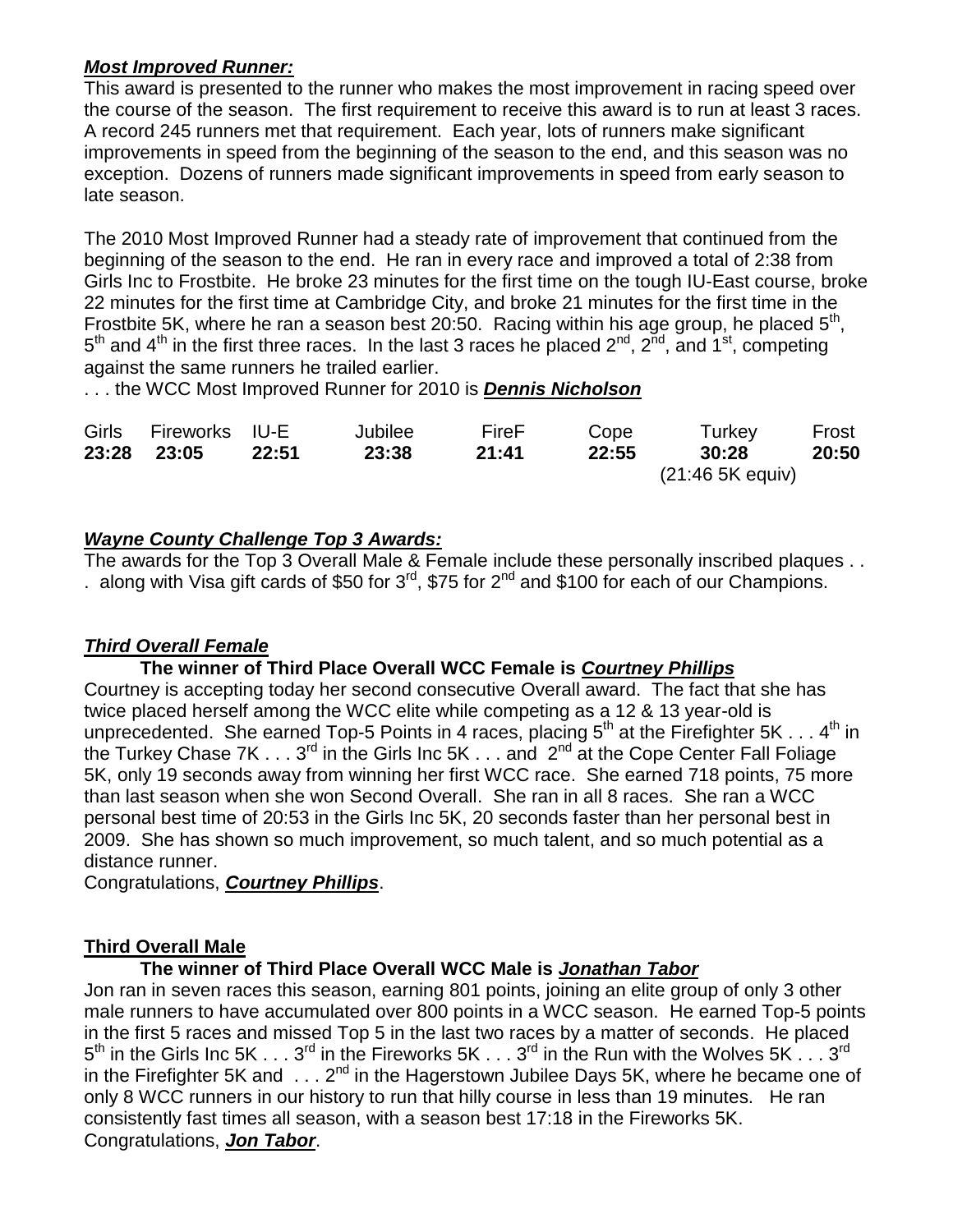#### *Second Overall Female*

# **The winner of Second Place Overall WCC Female is** *Alissa McDivitt*

Alissa missed the first race of the 2010 season, but ran the next 7 to earn 867 points. Having run in only 3 WCC races prior to this season, she ran many of the courses for the first time. She earned Top-5 points in every race she ran  $\dots$  4<sup>th</sup> in the Fireworks 5K  $\dots$  4<sup>th</sup> in the Run with the Wolves 5K  $\dots$  5<sup>th</sup> at Hagerstown  $\dots$  4<sup>th</sup> at the Cambridge City Firefighter 5K  $\dots$  4<sup>th</sup> in the Frostbite 5K. She ran the Fall Foliage 5K nearly a minute faster than last year and placed 4<sup>th</sup>. And she placed 2<sup>nd</sup> in the Turkey Chase 7K in a time of 29:31, over 2 minutes faster than she ran that race last season. She ran a season best 5K time of 21:05 in the Firefighter 5K. Congratulations, *Alissa McDivitt*.

### **Second Overall Male**

# *The winner of Second Place Overall WCC Male is Zach Burns*

Zach has been running WCC races since the beginning of the WCC in 2003. He won an agegroup award in 2007 and a WCC Championship in 2009. This season he added to those accomplishments by running every race for the first time and becoming one of only 3 men to earn 1000 points in a season. He set a course record of 18:26 in the Cope Center Fall Foliage 5K, breaking his own record set last season. And he won the Turkey Chase 7K in a season best time of 23:19, a 16:39 5K equivalent. Now an elite WCC runner, he's come a long way since that Run for the Roses 5K back in 2003 as a 13-year old.

Congratulations, *Zach Burns*.

### *Female and Male WCC Champions*

# *Female WCC Champion*

# **The Female Champion of the WCC is** *Kristina Tabor*

Kristina set a WCC record of 1344 total points. She ran in 7 races, winning 6 of them. She has run in at least one WCC race every year since 2003. Her race times in 2003 & 2004 gave no indication that she would one day be the WCC Champion. But she worked hard at getting faster. She took the challenge. She started earning Top-5 points. She picked up her first WCC win in the 2009 Turkey Chase. This season, she set two WCC course records when she ran a 20:13 in the Run with the Wolves 5K and followed that with a blistering 18:45 in the Cambridge City Firefighter 5K. Her 27:05 in the Turkey Chase 7K and the 19:03 she ran in the Frostbite 5K were personal bests. Improvement . . plus commitment . . equals championship. Congratulations, *Kristina Tabor*.

#### **Male WCC Champion**

# **The Male Champion of the WCC is** *Jason Newport*

Jason averaged one WCC race per season from 2003 to 2009, so we know he's always been fast. But this season, he literally took the Wayne County Challenge. He built up a big lead early in the season when he won the Girls Inc 5K in 16:18, won the Fireworks 5K in 16:31, won the Hagerstown Jubilee Days 5K in 18:42 and won the Cambridge City Firefighter 5K in 16:39. He never finished lower than  $2^{nd}$  in any race this season and finished the series with a 16:35 in the Frostbite 5K, accumulating a WCC record 1288 points. The WCC is honored to have such an elite running talent as our champion.

Congratulations, *Jason Newport*.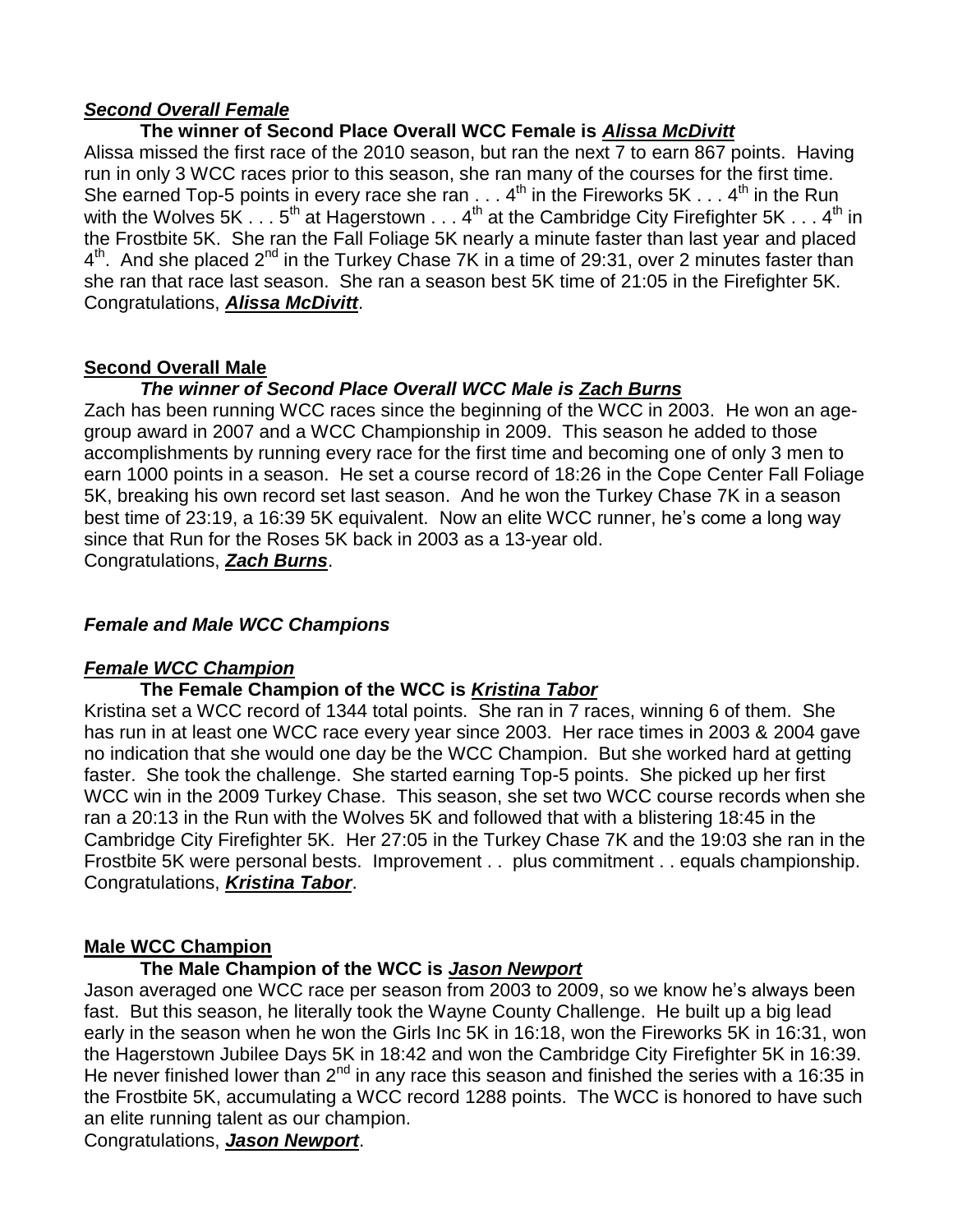**This year, a record 59 runners participated in every race. In the first 3 seasons of the WCC, 2003 through 2005, we had individual races that didn't have that many runners.**

**In special recognition of their achievement, the WCC Committee each year rewards and honors every-race runners with the presentation of a certificate and a specially designed t-shirt. For many, this shirt has come to represent THE challenge of the WCC. It represents an accomplishment as a runner, but just as importantly, it also represents a level of support given to the beneficiaries of the WCC races. This shirt cannot be purchased. It must be earned.** 

**The WCC greatly appreciates these runners' commitment to our race series.** 

**\*I will point out the 11 runners who ran in every race of the series in their first season.**

**And I also want to acknowledge the 23 successful CARPE VIAM runners. They committed to running every race before the season started, and they did it!** 

**Please come forward to receive your certificate and t-shirt as your name is called.**  *To help me get through this long list, please limit your applause until the end. That means an occasional woo-hoo would be acceptable.*

**Jenna Barker - At 10 years old, the youngest Female ever to run every race in a WCC season.** 

**Todd Barker - 17th overall. His first time to run every WCC race.** 

**Brenda Baumer - CARPE VIAM - Her second consecutive every-race award.**

**Nancy Best - CARPE VIAM - Her first WCC race was the 2009 Hagerstown Jubilee. Hasn't missed one since.** 

**Ray Blevins - CARPE VIAM - 20th overall. His second consecutive every-race award.** 

**Lindsay Boatright - CARPE VIAM - 17th overall. Her fourth consecutive every-race award. 36 straight races.**

**Dale Bolser - CARPE VIAM - 12th overall. His seventh every-race award. 65 of 66 WCC races the past 8 years.**

**Lori Bolser - 16th overall. Her second every-race award. 24 races the past four years.**

**Zach Burns - He's won age group, Top 3 and WCC Championship awards. This is his first every-race award. 35 races over 8 seasons.**

**Tom Carrico - His third consecutive every-race award. 36 races over 8 seasons.**

**Michelle Dafler - 4 th overall. Her fourth every-race award. 50 races over 8 seasons.**

**\*Cynthia Doulan - In her first WCC season she ran every race.**

**\*Aaron Ervin - 18th overall. He ran every race in his first ever WCC season.**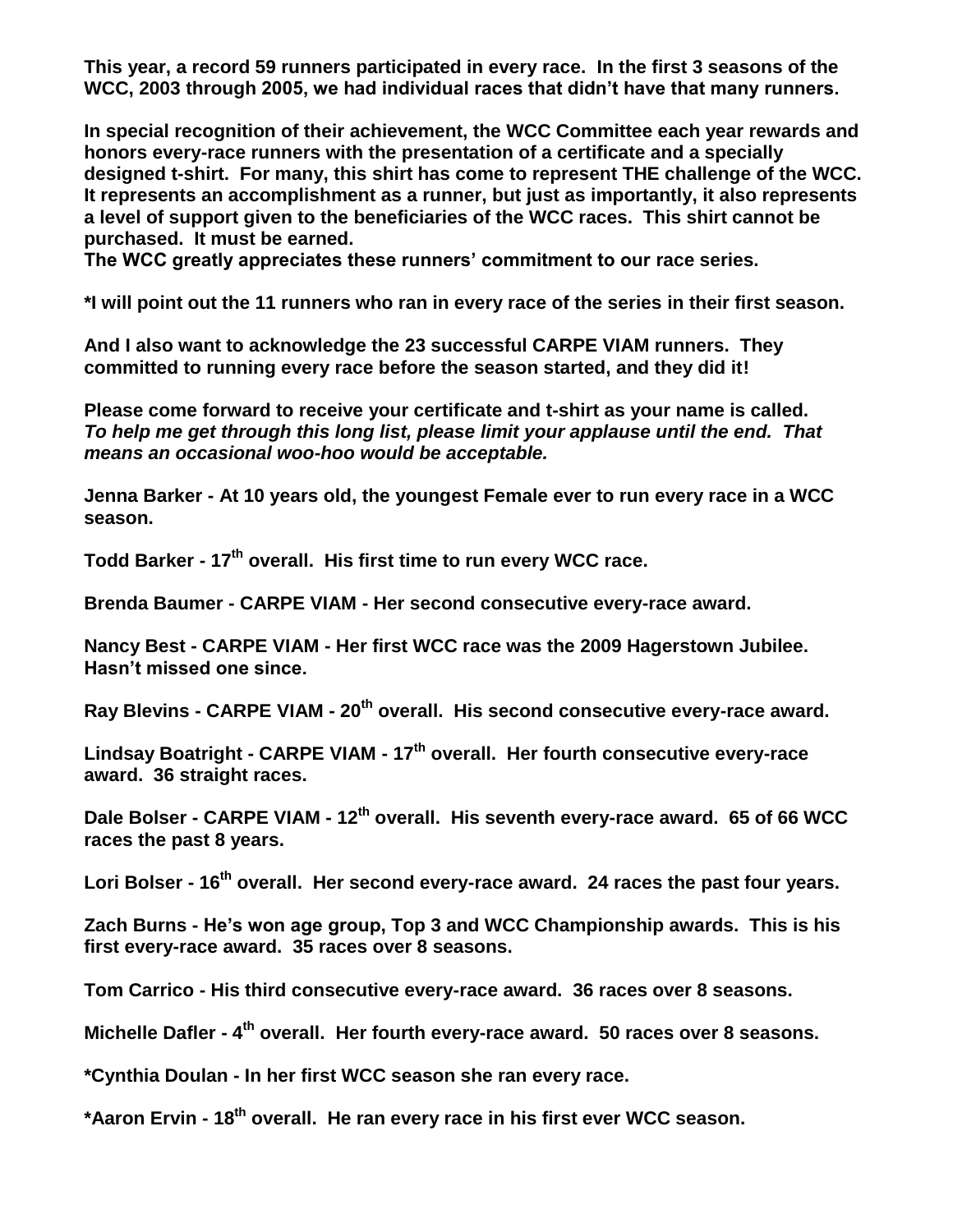**Stephanie Farlow - 5<sup>th</sup> overall. Highest placed Female that did not win an age group award. Her first every-race award. Previously 3 races in 3 years.**

**Joel Flora - 8 th overall. Highest placed Male that did not win an age group award. His first every-race award. Previously 6 races in 3 years.**

**Kyle Frost - CARPE VIAM - His second consecutive every-race award. 22 straight races.**

**Sarah Geise - CARPE VIAM - Her first every-race award. 13 consecutive races.**

**Ann Gibbs - CARPE VIAM - Her third every-race award. 48 races over 8 seasons.**

**Bob Gibbs - CARPE VIAM - His fourth every-race award. Second consecutive. Even a serious heart attack in the off-season couldn't stop him. Awesome comeback, Bob!**

**Belinda Gray - Her first every-race award. Three races in 2009.**

**Sandy Grubb - 13th overall. Third consecutive every-race award. 26 races in 4 seasons.**

**Kimberly Hall - 18th overall. Her first every-race award.** 

**Nicole House - She's won age group awards and a WCC Championship. Her first everyrace award.**

**\*Brandi Jackson - 19th overall. Her first every-race award in her first WCC season.**

**Pamela Justice - CARPE VIAM - 20th overall. Her second consecutive every-race award.**

**Stuart Karanovich - CARPE VIAM - His first every-race award.**

**\*Cassey Kelley - Her first WCC season and she ran every race.**

**\*Rinda Kieffer - 8 th overall. Her first every-race award in her first WCC season.**

**\*Joy Klein - 10th overall. Every race in her first WCC season.**

**Greg Kurtz - CARPE VIAM - His fourth every-race award. Third consecutive.** 

**Steve Lair - His third every-race award.**

**Scott Meinardi - CARPE VIAM - 13th overall. His second consecutive every-race award.**

**\*Adam Melton - His first every-race award in his first WCC season.**

**Dave Musser - His first every-race award.**

**Dennis Nicholson - 14th overall. His first every-race award.**

**Jan Parker - 7 th overall. Her second every-race award.**

**Tonya Paxton - CARPE VIAM - Her fourth consecutive every-race award.**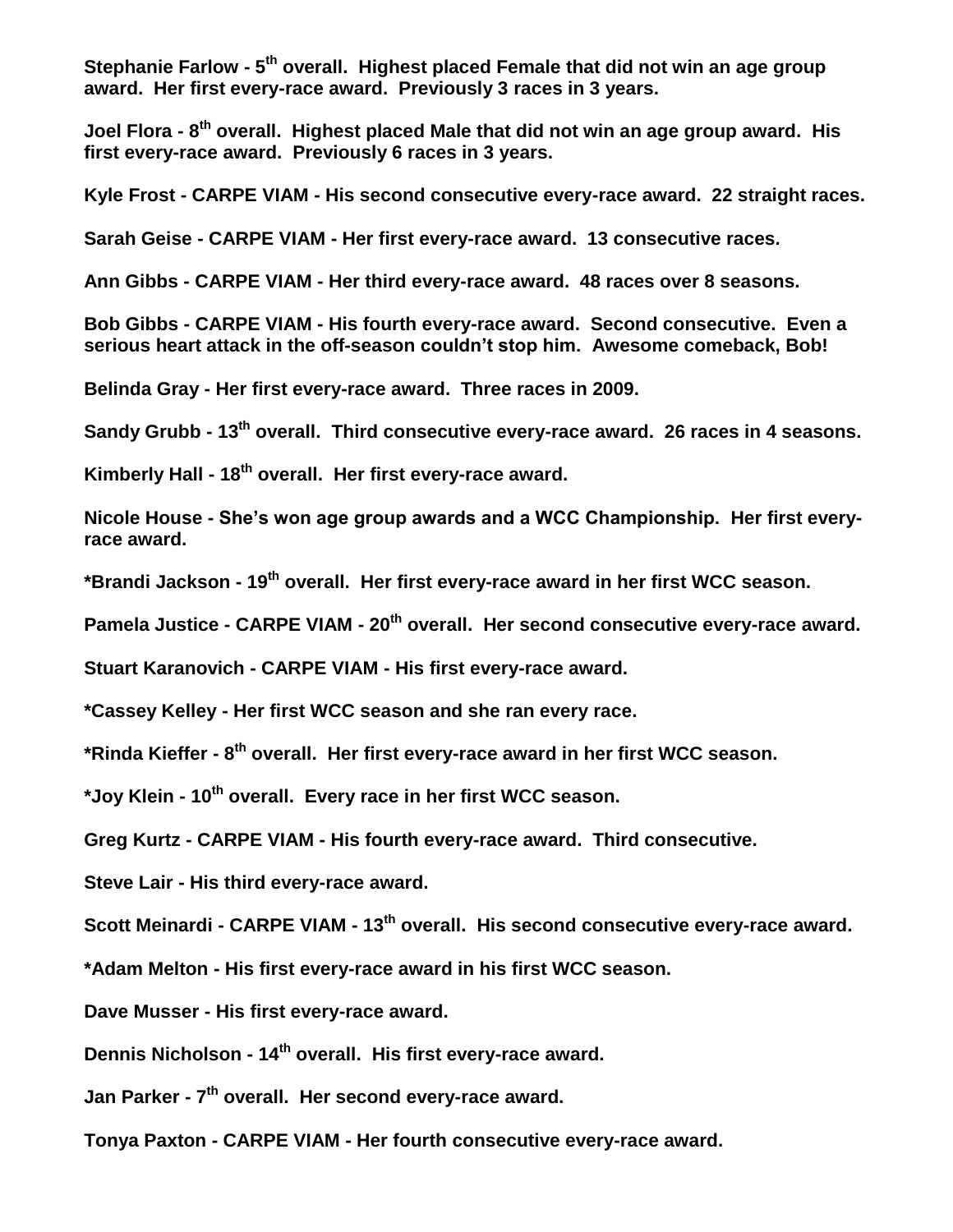**Courtney Phillips - Her second consecutive every-race award.**

**Judy Pierce - CARPE VIAM - 14th overall. Her fifth consecutive every-race award.**

**Brad Pitcher - CARPE VIAM - 7 th overall. His second consecutive every-race award.**

**\*Karrianne Polk-Meek - CARPE VIAM - 11th overall. Her first every-race award in her first WCC season.**

**Adam Scott - CARPE VIAM - 18th overall. His first every-race award.**

**Logan Seals - CARPE VIAM - 15th overall. His third consecutive every-race award.**

**Ray Seals - His third consecutive every-race award.**

**\*Samuel Sellers - His first WCC season and he ran every race.**

**Denise Selm - CARPE VIAM - 15th overall. Her first every-race award.**

**Matthew Sheard - 5 th overall. His fifth consecutive every-race award.**

**Thomas Sheard - His fourth consecutive every-race award.**

**Kevin Shelley - CARPE VIAM - The only runner to never have missed a WCC race. 8 consecutive every-race awards. 66 of 66 WCC races.**

**Dave Snow - 21st overall. His first every-race award.**

**\*Joyce Terwiske - Her first every-race award in her first WCC season.**

**\*Kari Terwiske - Her first every-race award in her first WCC season.**

**Steve Walkotte - 10th overall. His fifth every-race award.**

**Amy Waltz - CARPE VIAM - Her first every-race award.**

**Rod Waltz - CARPE VIAM - 16th overall. His fourth every-race award. Third consecutive.**

**Charles Warner - His first every-race award. 11 consecutive races since 1 st WCC race.**

**Kenneth Wedig - 6 th overall. His first every-race award. 24 WCC races.**

**Jasson Wickman - His first every-race award after 8 years of racing.** 

**Todd Zimmerman - 11th overall. His first every-race award. 35 races over 8 seasons.**

*Congratulations to all 59 who conquered the 2010 Wayne County Challenge! Now's the time to applaud these winners.*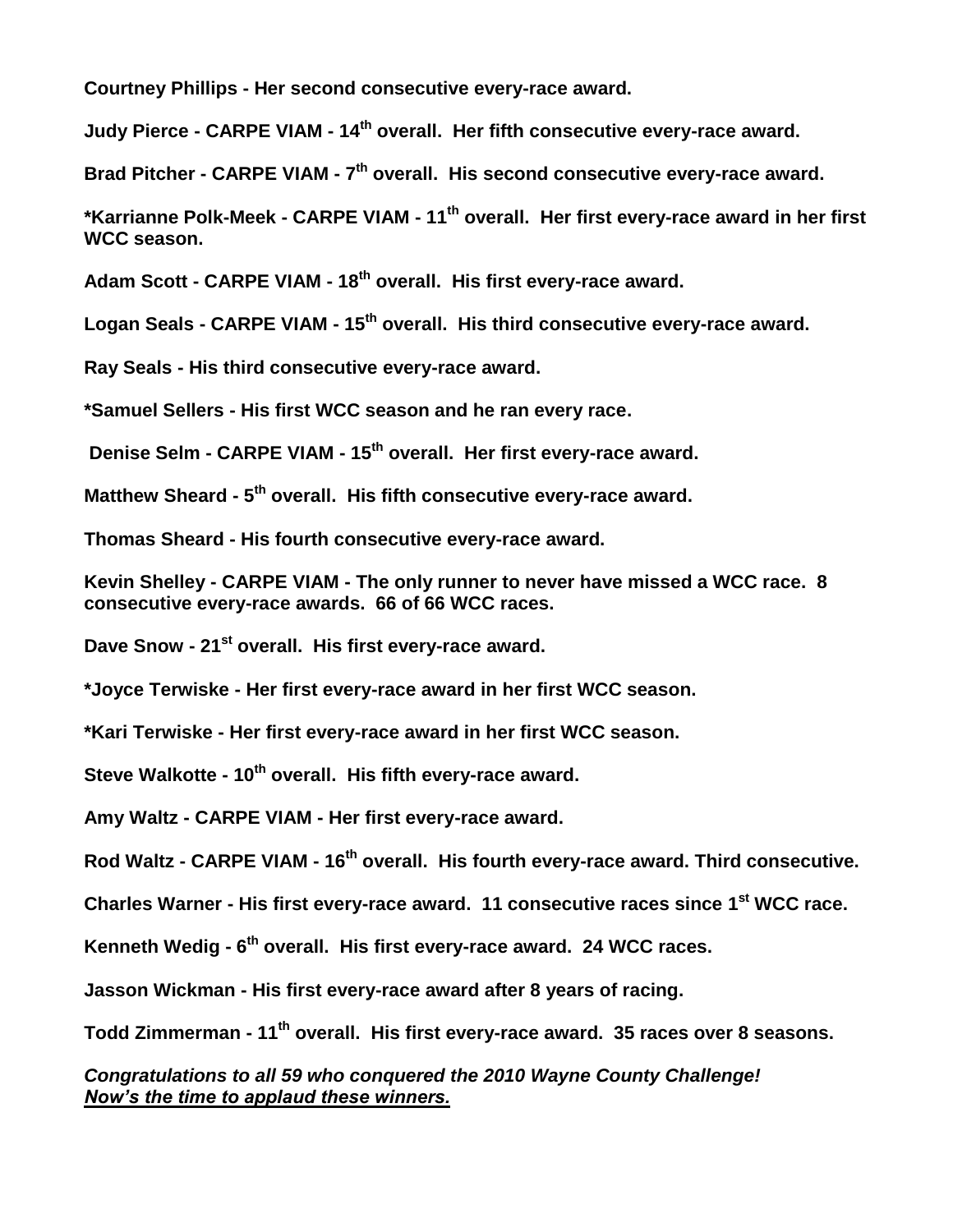**Each year, I wrap things up with a few of my favorite quotes that I relate to life and running. I hope some of these will become some of your favorite quotes.**

### *From ~ Frank Shorter:*

**Hills are speedwork in disguise.** 

### *From ~ Carl Sandburg:*

**I'm an idealist. I don't know where I'm going, but I'm on my way.**

### *From ~ William Shakespeare:*

**And many strokes, though with a little axe, hew down and fell the hardest-timbered oak.**

#### *From ~ Robert Byrne:*

**Until you walk a mile in another man's moccasins, you can't imagine . . . the smell.**

### *From ~ John Wayne:*

**Courage is being scared to death - but saddling up anyway.**

### *From ~ Aaron Douglas Trimble:*

**Nothing's better than the wind to your back, the sun in front of you, and your friends beside you.**

#### *From ~ Mark Twain:*

**Good judgment is the result of experience. Experience is the result of bad judgment.**

#### *From ~ Yogi Berra:*

**Life is a learning experience, only if you learn.**

#### *From ~ Paul Coelho:*

**Tell your heart that the fear of suffering is worse than the suffering itself. And that no heart has ever suffered when it goes in search of its dreams.**

#### *From ~ Roger Bannister:*

**We run, not because we think it is doing us good, but because we enjoy it and cannot help ourselves. The more restricted our society and work become, the more necessary it will be to find some outlet for this craving for freedom.**

#### *From ~ Albert Einstein:*

**Human beings must have action; and they will make it if they cannot find it.**

# *From ~ George Herbert:*

**Every mile is two in winter.**